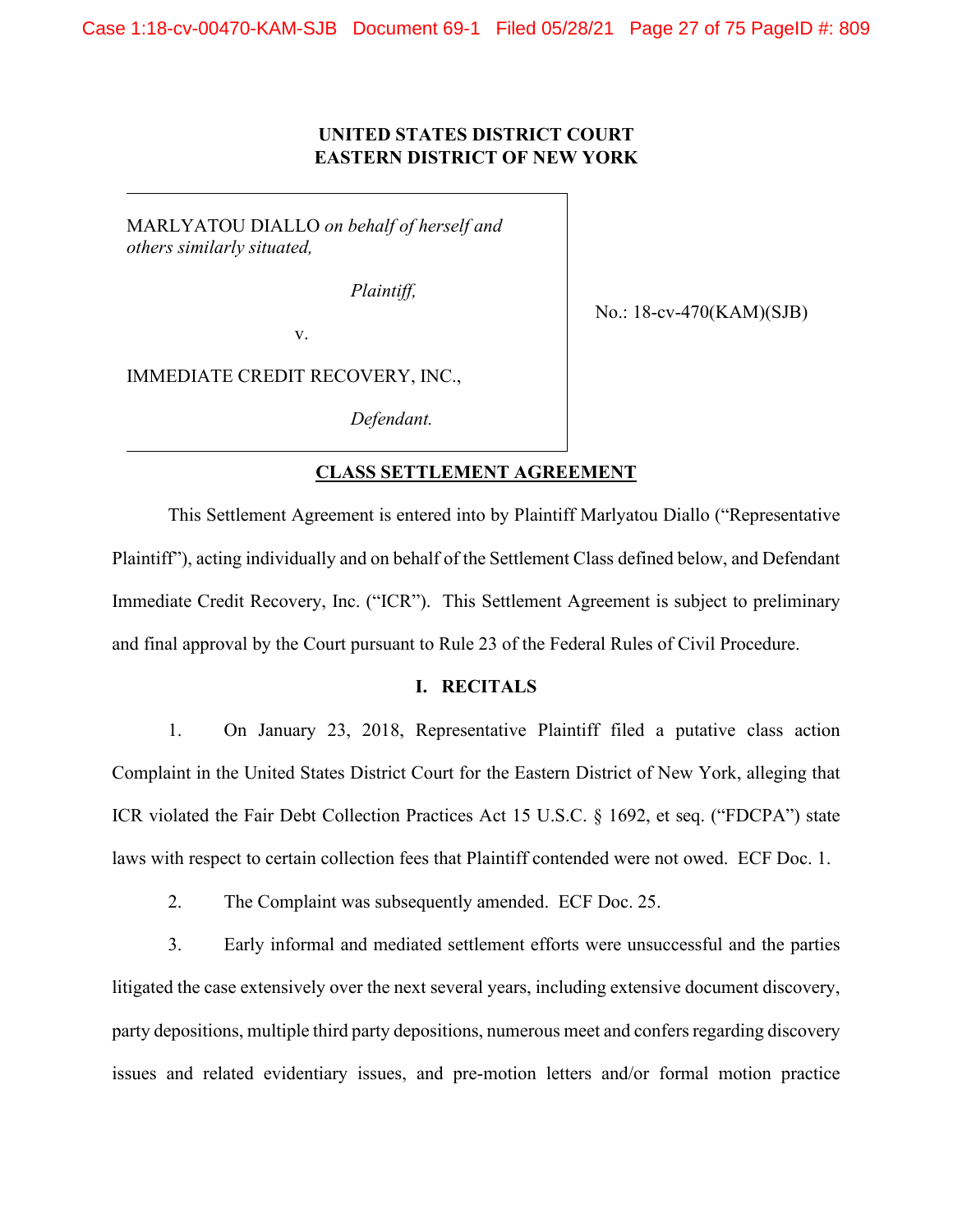regarding amendment of the complaint, merits issues, bifurcation of discovery and regarding multiple discovery/production issues, and multiple court appearances.

4. On March 15, 2021, the parties participated in a second mediation and, with the assistance of mediator James Ryan, Esq. of Cullen and Dykman LLP, the Parties -- after extensive negotiation -- reached a class settlement in principle, confirmed by a term sheet and by a notice of settlement filed with the Court (ECF Doc. 66). The settlement was reached after the mediator, with the benefit of briefing and input from both sides, made a mediator's proposal, which was accepted by the parties.

5. ICR has entered into this Agreement to resolve any and all controversies and disputes arising out of or relating to the allegations made in the Complaint, and to avoid the burden, risk and expense of further litigation. ICR does not in any way acknowledge, admit to or concede any of the allegations made in the Complaint, and expressly disclaims and denies any fault or liability, or any charges of wrongdoing that have been or could have been asserted in the Complaint, and maintains that it has a number of meritorious defenses to the claims. Nevertheless, ICR recognizes the risks and uncertainties inherent in litigation, the significant expense associated with defending class actions, the costs of any appeal, and the disruption to its business operations arising out of this litigation. It also recognizes the danger which a successful trial on class-wide claims might present to it. Accordingly, ICR believes that settlement is in its best interests. Nothing contained in this Agreement shall be used or construed as an admission of liability. This Agreement shall not be offered or received in evidence in any action or proceeding in any court or other forum as an admission or concession of liability or wrongdoing of any nature other than to enforce the terms of this Agreement.

6. Representative Plaintiff has entered into this Agreement to avoid the risk, delay,

2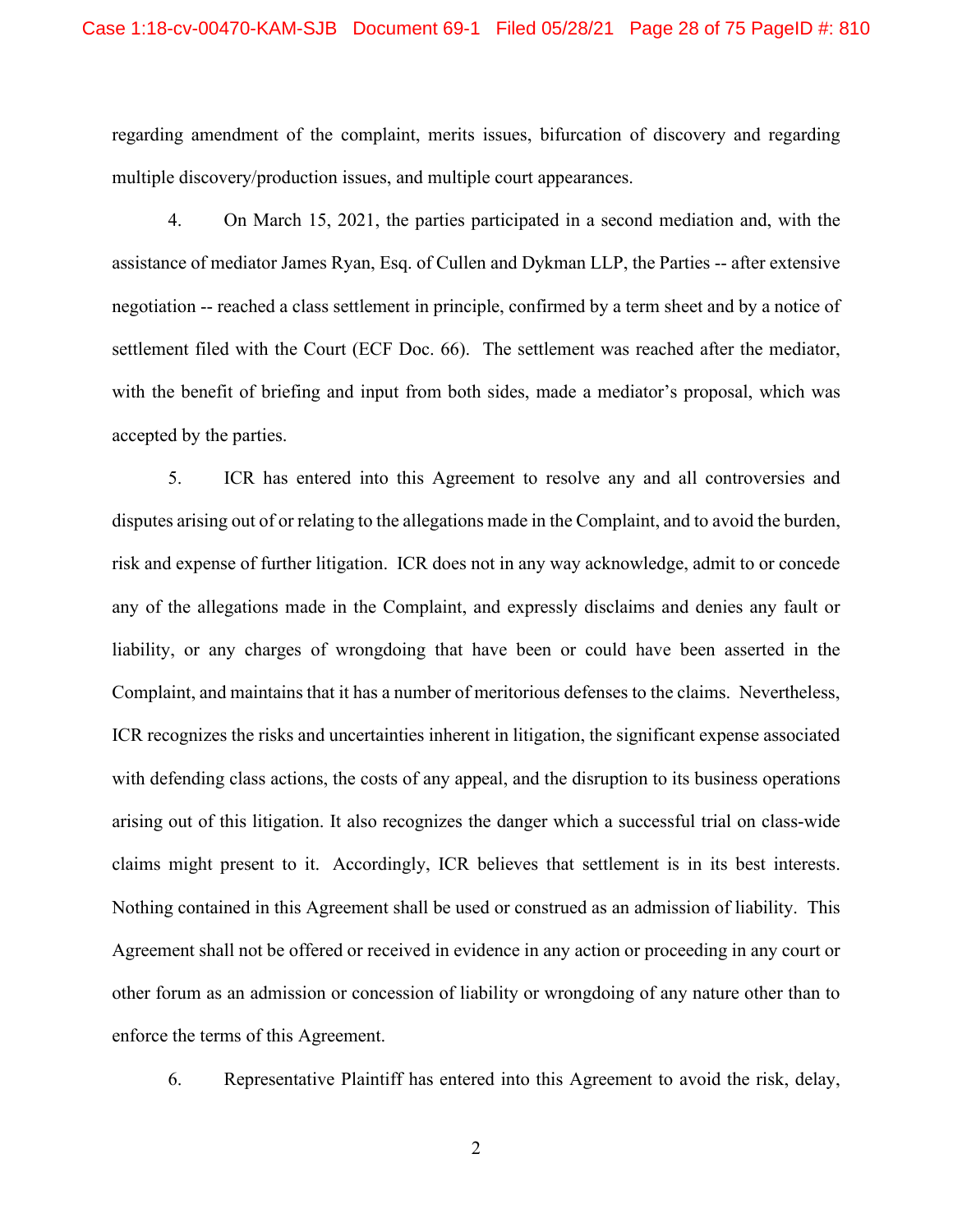and uncertainty of continued litigation. Representative Plaintiff does not in any way concede the claims alleged in the Complaint lack merit or are subject to any valid defenses.

**NOW, THEREFORE**, in consideration of the foregoing recitals, which are incorporated into and are an integral part of this Agreement, and in consideration of the mutual promises below, the Parties agree that the Action and all claims of the Representative Plaintiff and the proposed Settlement Class are settled, compromised, and dismissed on the merits and with prejudice as to ICR, subject to Court approval as required by Rule 23 of the Federal Rules of Civil Procedure, on the following terms and conditions:

#### **II. TERMS OF THE SETTLEMENT**

7. **Definitions**: As used in this Agreement, the following terms have the following meanings:

- a. "Action" means and refers to the action styled *Diallo et al. v. Immediate Credit Recovery, Inc.,* Civil Action No. 1:18-cv-00470-KAM-SJB (E.D.N.Y.).
- b. "Class Counsel" or "Plaintiff's Counsel" means Daniel Schlanger, Esq. and Evan Rothfarb, Esq. of Schlanger Law Group, LLP and Abel L. Pierre of Law Offices of Abel L. Pierre, P.C.
- c. "Class Member List" means the list of individuals who are within the Settlement Class, as defined below and not otherwise excluded, that is to be compiled by ICR and provided to Class Counsel and the Settlement Administrator.
- d. "Complaint" refers to the First Amended Complaint filed in the Action.
- e. "Court" means the United States District Court for the Eastern District of New York.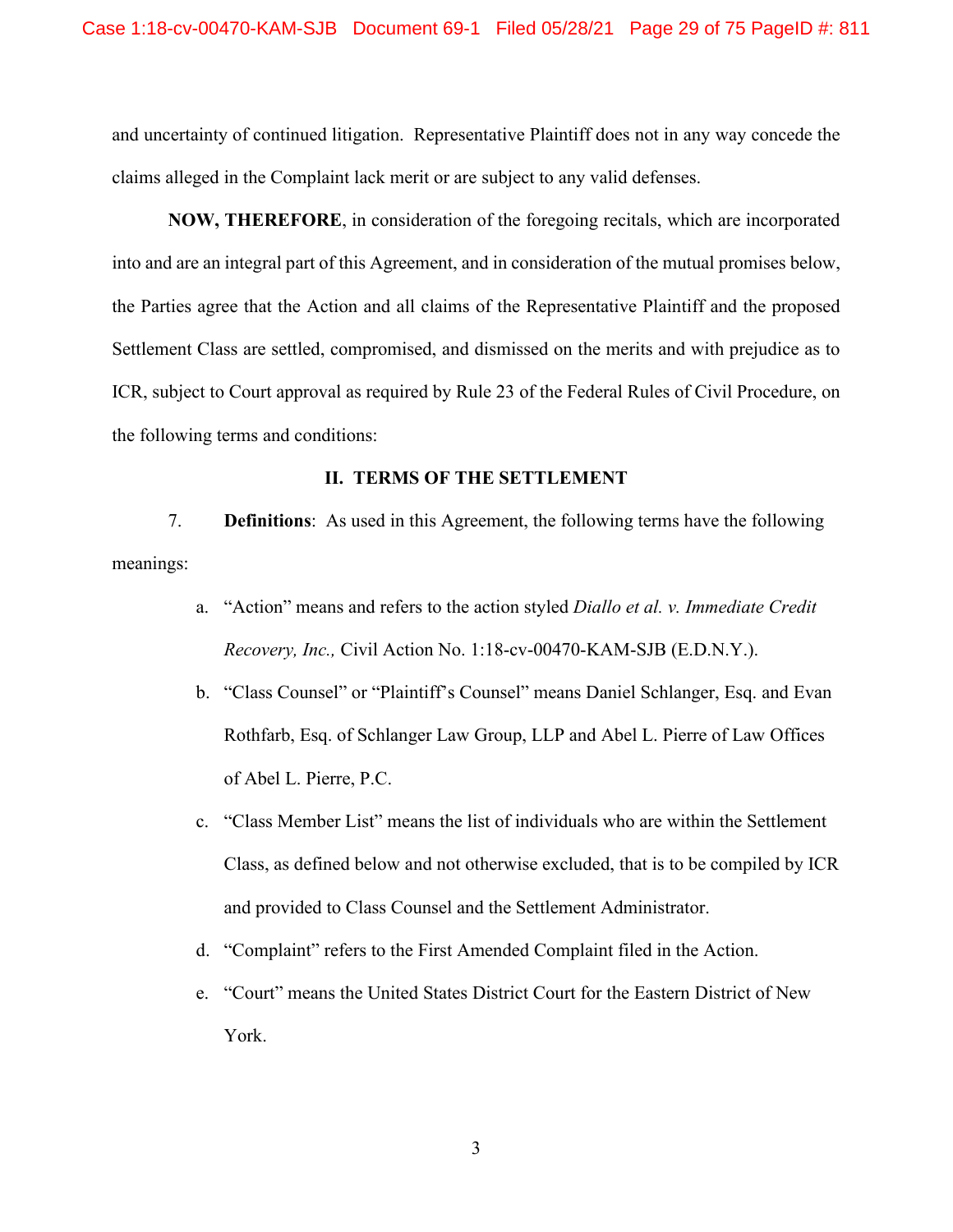- f. "Effective Date" means the earliest of (i) the date of Final Approval, if no Class Member objects to or intervenes in the Settlement; (ii) thirty (30) days after the date of Final Approval, if a Class Member objects to the Settlement but no appeal by a Class Member is filed; (iii) the date of the final affirmance on appeal, if a Class Member objects to the Settlement and an appeal is filed; or (iv) the final dismissal of any appeal.
- g. "Final Approval" means the order approving the Settlement and certifying the Settlement Class as final.
- h. "Fairness Hearing" refers to the hearing at which the Court shall:
	- i. determine whether to grant final approval to this Settlement;
	- ii. consider any timely objections to this Settlement and all responses thereto; and
	- iii. consider requests for an incentive award to the Representative Plaintiff, and Class Counsel's fees and expenses.
- i. "Notice of Proposed Class Action Settlement" means the notice to Settlement Class Members approved by the Court in the Preliminary Order.
- j. "Parties" means the Representative Plaintiff and ICR.
- k. "Person" means an individual, corporation, partnership, limited partnership, association, joint stock company, estate, legal representative, trust, unincorporated association, government, or any political subdivision or agency thereof, and any business or legal entity and their spouses, former spouses, heirs, executors, administrators, predecessors, successors, representatives, agents, partners, and assignees.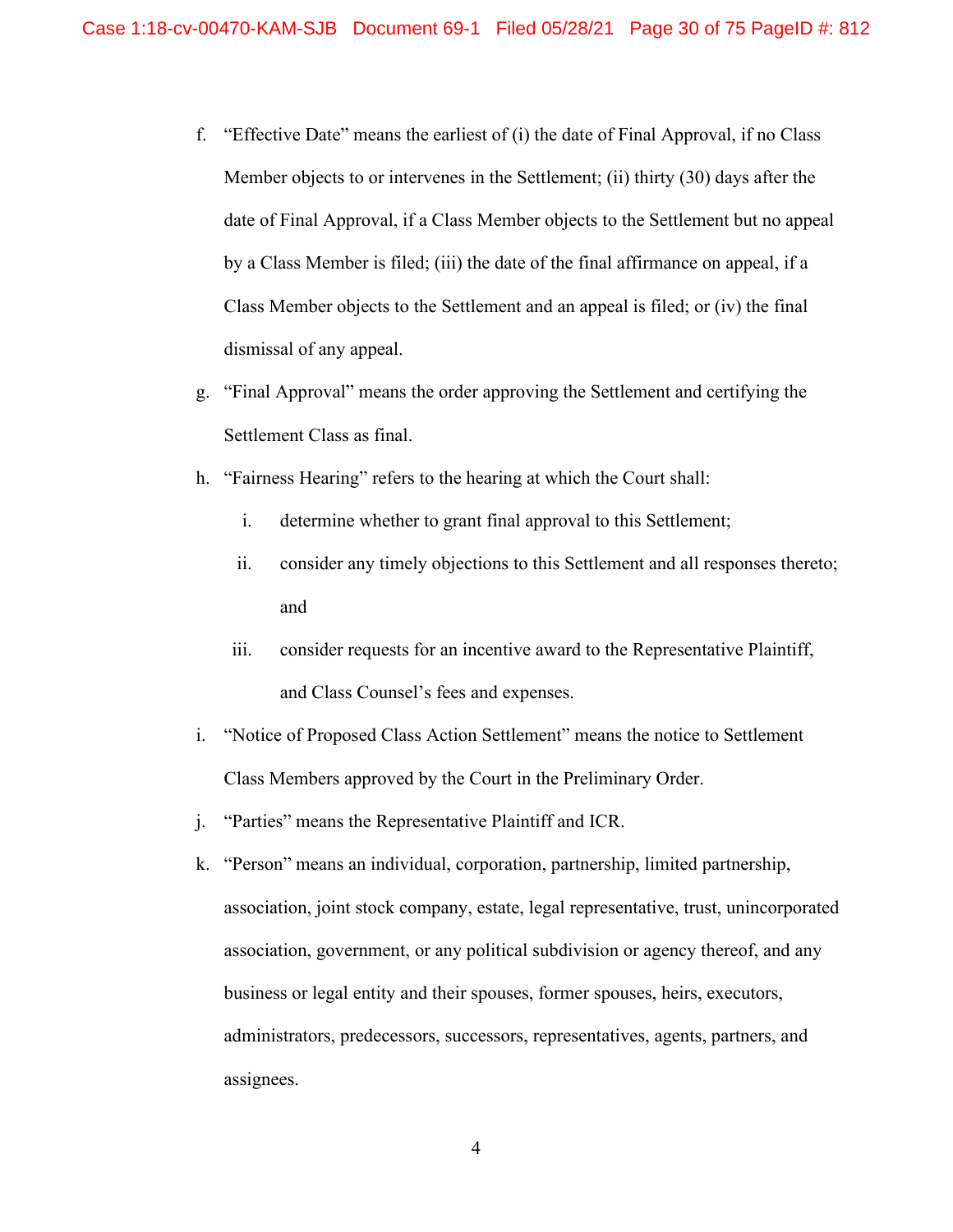- l. "Preliminary Approval Date" means the date the Court enters the Preliminary Order approving the Settlement.
- m. "Preliminary Order" means that certain order entered by the Court, preliminarily approving the Settlement, provisionally certifying the Settlement Class, and approving notice to Settlement Class Members.
- n. "Released Claims" means and includes any and all charges, complaints, claims, debts, liabilities, demands, obligations, costs, expenses, actions, and causes of action of every nature, character, and description, whether known or unknown, asserted or unasserted, suspected or unsuspected, fixed or contingent, pled in the Action or unpled in the Action, which Representative Plaintiff and those Settlement Class Members who do not opt-out now have, own or hold against ICR that arise out of a common nucleus of operative fact relating to Defendant's charging of collection fees to members of the Settlement Class in the course of collecting debts or purported debts on behalf of New York City College of Technology.
- o. "Released Persons" means ICR and its past and present agents, directors, officers, employees, shareholders, members, managers, insurers, representatives, attorneys, predecessors, successors and assigns, parents and subsidiaries, divisions, and affiliates.
- p. "Representative Plaintiff" refers to Marlyatou Diallo.
- q. "Settlement" refers to the settlement, release, and final dismissal of claims contemplated by this Settlement Agreement.
- r. "Settlement Administrator" means American Legal Claim Services LLC.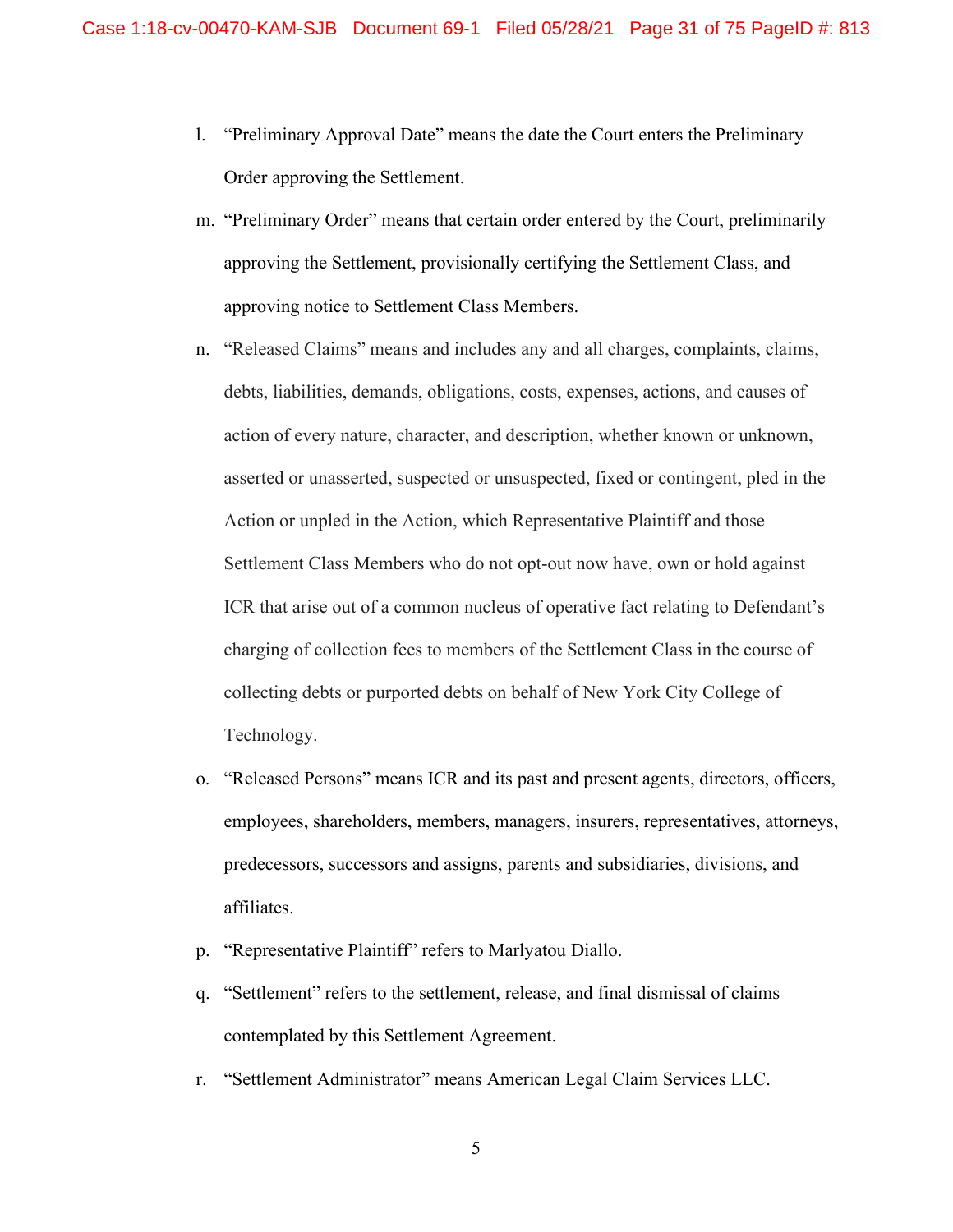- s. "Settlement Class", "Class" and "Settlement Class Members" means only those persons included within the Settlement Class as defined below and who are not otherwise excluded.
- t. "Gross Settlement Fund" means the total sum of \$850,000.00 (eight hundred and fifty thousand dollars) that ICR will pay to settle the Litigation and obtain a release of all Released Claims as described herein.
- u. "Net Settlement Fund" shall mean the Gross Settlement Fund less all amounts approved by the Court with regard to Representative Plaintiff's Incentive Award and Class Counsel's attorney's fees and costs, as set forth in more detail below.
- v. "ICR" means Immediate Credit Recovery, Inc.

8. **Conditional Class Certification**. For purposes of this Settlement only and its implementation, the Parties hereby stipulate and agree that this Action may be certified as a class action under Fed. R. Civ. P. 23(b)(3) in accordance with the terms of this Settlement Agreement. This stipulation and agreement is without prejudice to ICR's right to contest class certification in the event this Settlement Agreement is not fully implemented in accordance with its terms. If this Settlement Agreement is not approved or otherwise fails to be fully implemented, ICR reserves all of its rights to object to any subsequent motion to certify a class in this Action and no representation or concession made in connection with the Settlement or in this Settlement Agreement shall be considered law of the case or an admission by ICR or give rise to any form of estoppel or waiver by ICR in this Action or any other proceeding. ICR does not agree to certification of the Settlement Class for any purpose other than to effectuate this Settlement Agreement. If this Settlement Agreement is approved, no representation or concession made in connection with the Settlement or in this Settlement Agreement shall be considered to have *res*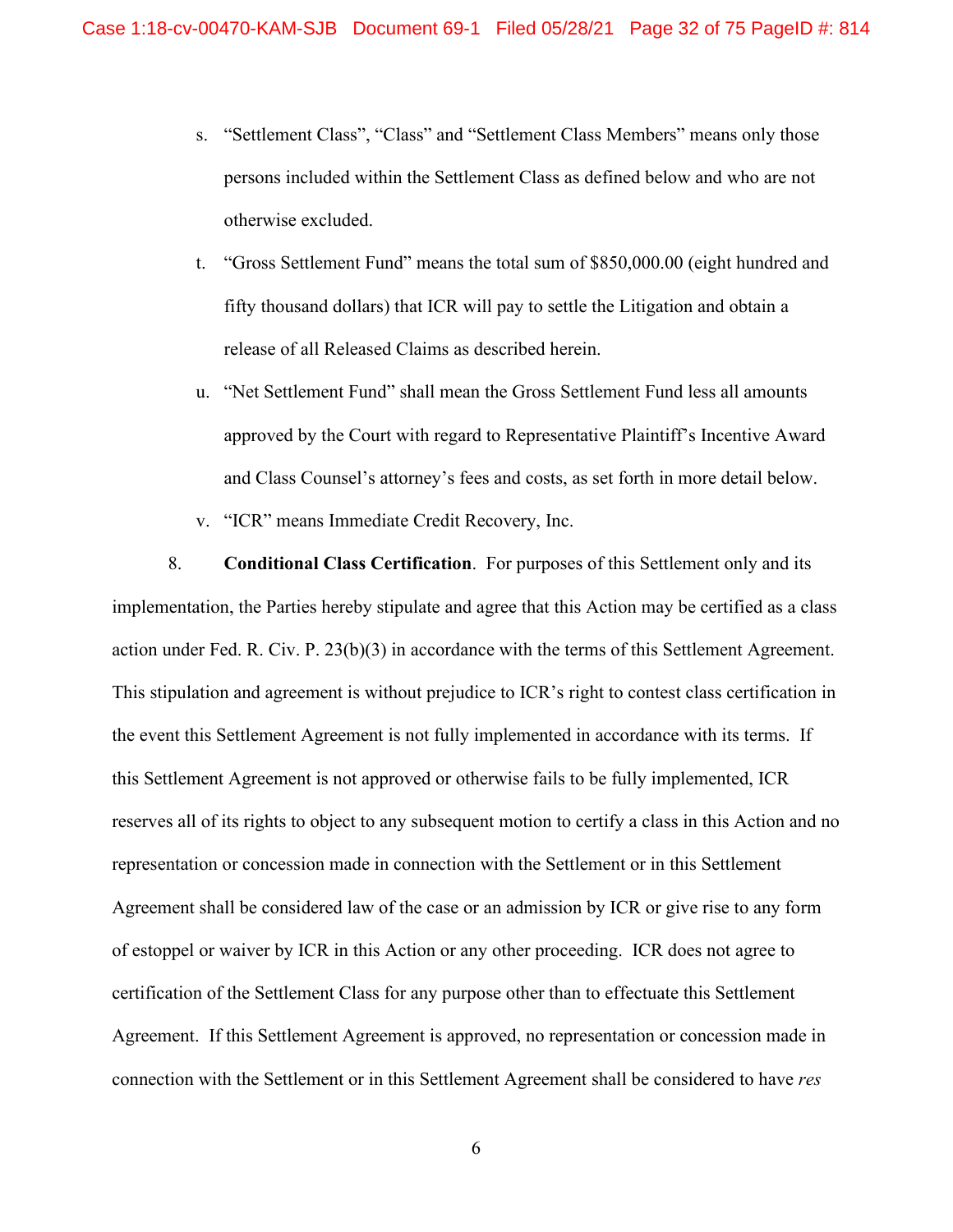*judicata* or collateral estoppel effect against ICR or to be an admission by ICR or to give rise to any form of estoppel or waiver by ICR in any other proceeding.

## 9. **Settlement Class.**

### *A. The Settlement Class:*

The Parties hereby stipulate and agree that the Settlement Class shall be defined as follows:

All individuals who -- within the three years preceding commencement of this action (ECF Doc. 1) -- were sent a letter by ICR on behalf of New York City College of Technology, that sought collection of a balance that purported to include collection fees.

## *B. Exclusions:*

Excluded from the Settlement Class and all subclasses are: (i) Any individual who now is, or ever has been, an officer of ICR as well as the spouses, parents, siblings and children of all such individuals; (ii) Any Judge of the United States District Court for the Eastern District of New York, as well as his or her immediate family and staff.

10. **Class Counsel**. The Parties agree that Daniel A. Schlanger, Esq. and Evan S. Rothfarb of Schlanger Law Group LLP, and Abel S. Pierre of Law Offices of Abel S. Pierre, P.C. shall be appointed Class Counsel, without prejudice to ICR's right to contest the appointment as Class Counsel in the event that this Settlement Agreement is not fully implemented in accordance with its terms.

## 11. **Class Member List**.

a. Within 7 days of execution of this Agreement, Class Counsel will – based on spreadsheets and account data produced by Defendant during the course of discovery – provide to ICR's counsel a Class List including all information necessary to calculate each Settlement Class Member's pro rata share of the Net Settlement Fund as well as all information necessary to effect notice, i.e. the Class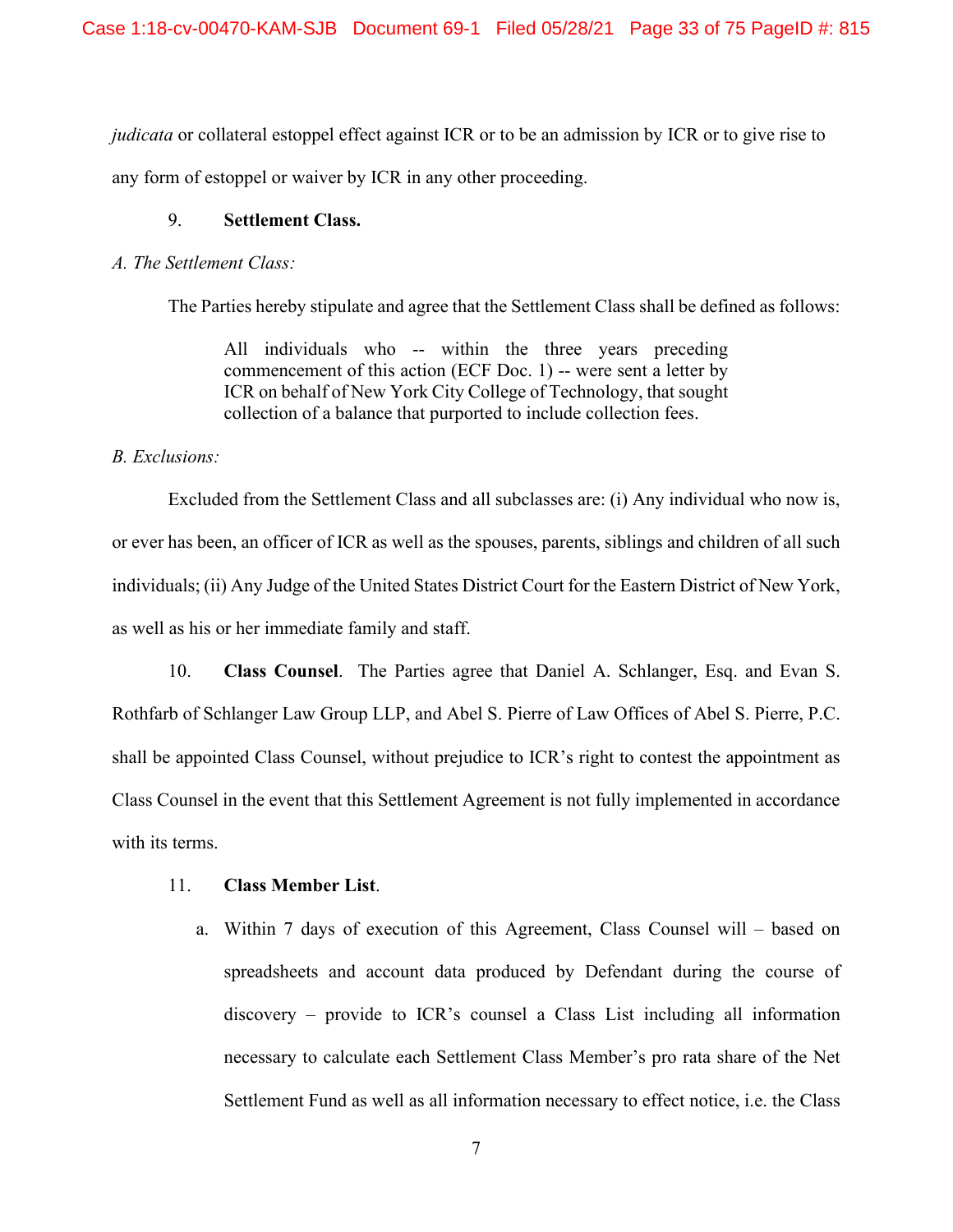List. Within 10 days of receipt of this data, ICR shall confirm after reasonable inquiry and due diligence that it believes in good faith that the data constituting the Class List is materially accurate.

- b. ICR represents that the Settlement Class comprises of approximately seven thousand eight (7,008) individual consumers who meet the Settlement Class definition.
- c. Within 10 days of receipt of the proposed Class List, ICR will provide Class Counsel with a sworn affidavit generally describing the methodology and the work done to confirm the Class List.
- d. To the extent the parties have any dispute regarding the Class List, the Parties shall meet and confer. To the extent the Parties' meet and confer does not resolve any differences with regard to the Class List or the affidavit referenced above, the parties shall submit their dispute to the Court for a determination.
- e. Representative Plaintiff, Class Counsel, and the Settlement Administrator agree and acknowledge that the Class Member List contains certain confidential information and that the account information identified in the Class Member List constitutes confidential material. Therefore, Representative Plaintiff, Class Counsel, and the Settlement Administrator agree to treat the Class Member List as confidential and to use the Class Member List and the information contained therein solely for the purpose of providing the settlement benefits offered by this Settlement Agreement to Settlement Class Members and otherwise implementing the terms of this Settlement Agreement (including, if applicable, responding to any objections) and for no other purpose whatsoever. Except to the extent authorized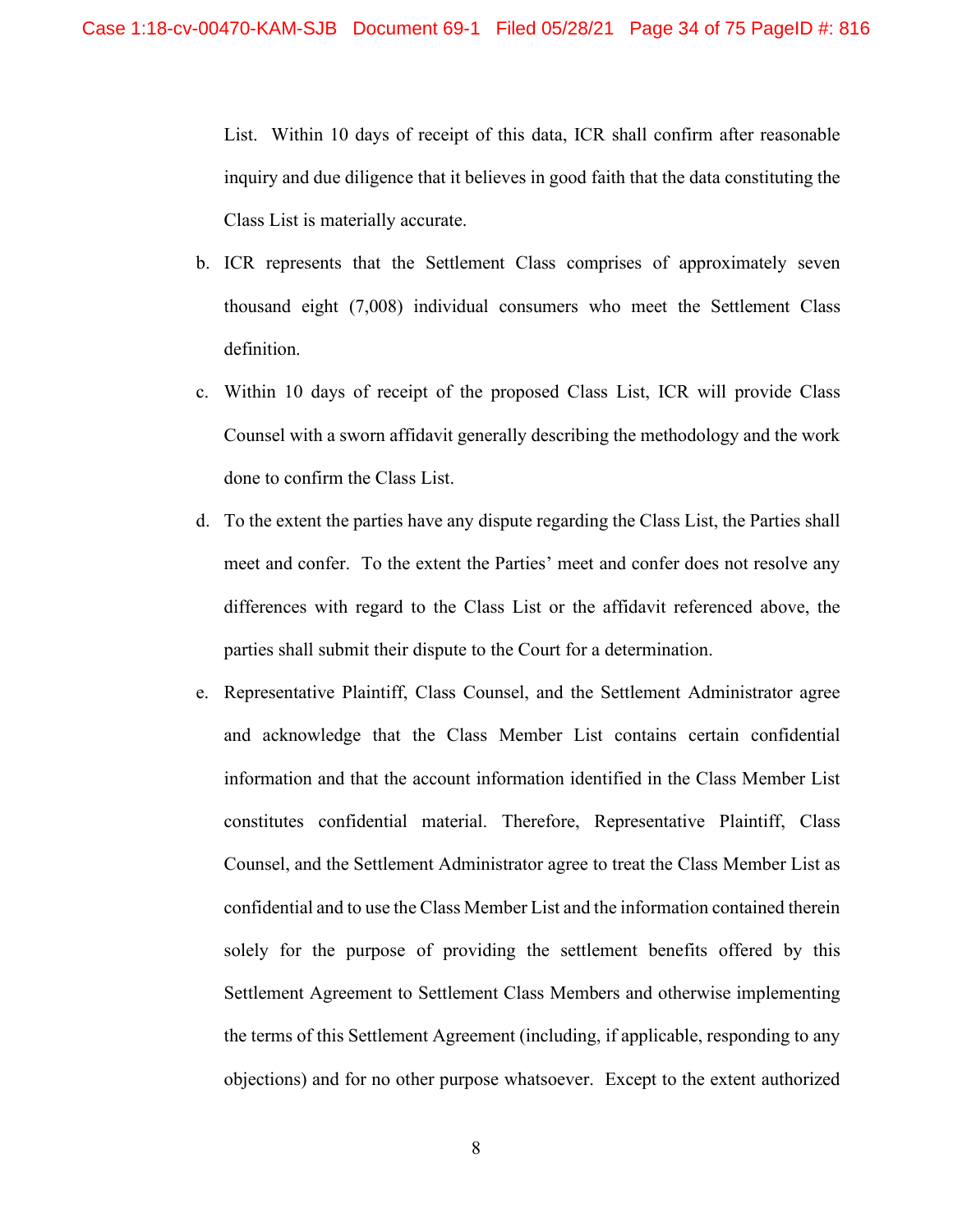by this Settlement Agreement, Representative Plaintiff, Class Counsel, and the Settlement Administrator further agree not to disclose the Class Member List or any of the information contained in the Class Member List to Settlement Class Members or any third party, except pursuant to a valid subpoena. Class Counsel and the Settlement Administrator may, however, disclose to any individual Settlement Class Member information related to that Settlement Class Member's account contained on the Class Member List, and may disclose to any consumer who is not a Class Member and who inquires, that he or she is not on the Class List. Notwithstanding any contrary language contained in this Settlement Agreement, the provisions of this paragraph shall survive any termination or modification of this Settlement Agreement and shall continue to be binding regardless of whether or not the Settlement is fully implemented.

### 12. **Class Relief.**

- a. **Creation of Gross Settlement Fund**: Subject to the approval and further order of the Court, ICR shall pay the sum of Eight Hundred Fifty Thousand Dollars (\$850,000.00) (the "Gross Settlement Fund") in settlement of all claims, inclusive of all relief to the class, as well as all attorney's fees and costs, and the Service Award to the Class Representative, but not including the cost of Class Administration. Specifically, the Gross Settlement Fund shall be used for the following purposes:
	- payment and distribution of all Cash Awards to Settlement Class Members, pursuant to Section 12(d) hereof;
	- payment of the Court-ordered Incentive Payment to the Representative,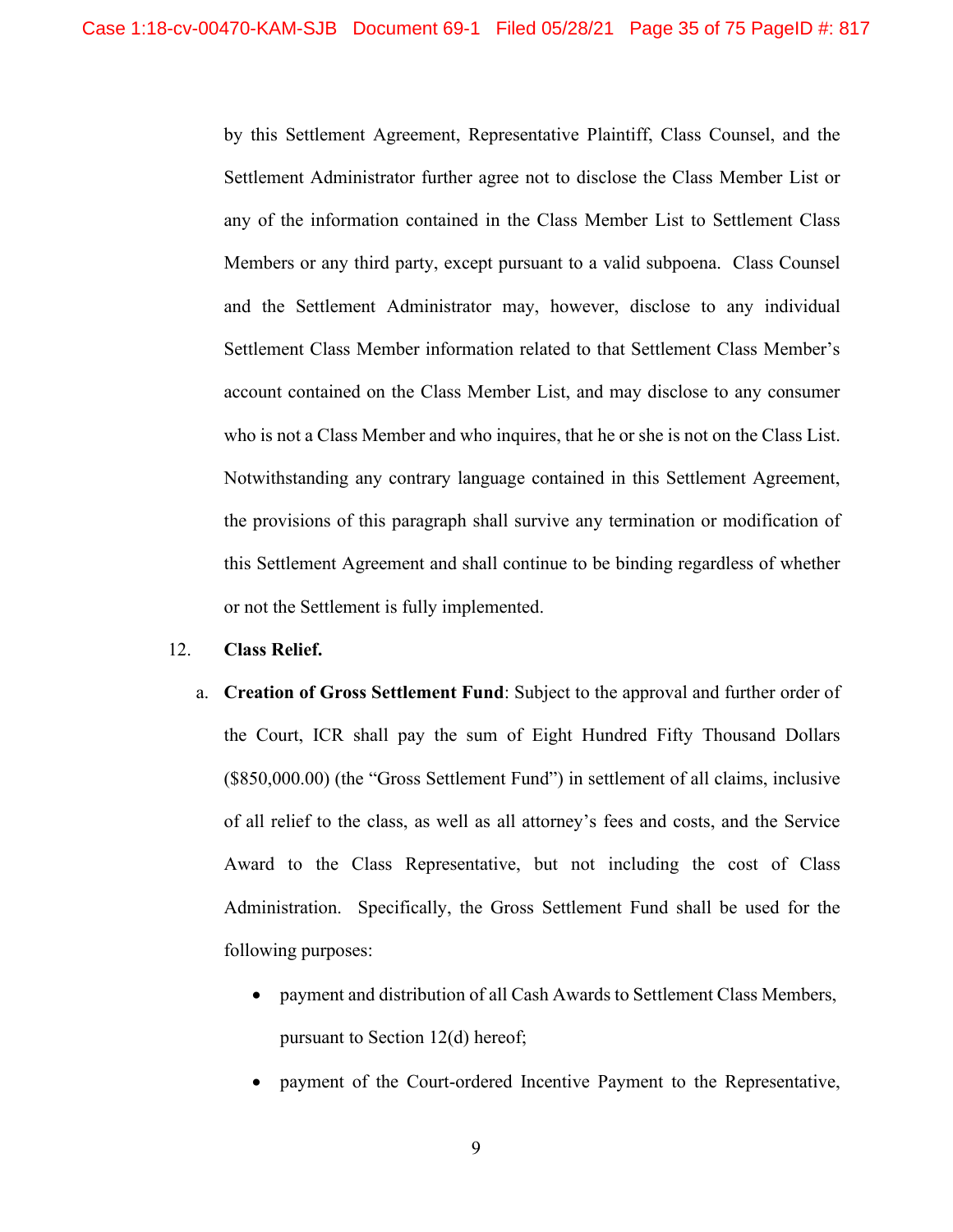Plaintiff, pursuant to Section 17 hereof; and

- payment of the Court-ordered award of Class Counsel's attorneys' fees, costs, and expenses pursuant to Section 26 hereof;
- b. **Deposit of Gross Settlement Fund**. ICR shall transfer the Gross Settlement Fund to the Settlement Administrator (to be held in an interest bearing escrow account or a Qualified Settlement Fund/468B Settlement Trust) within fifteen (15) days after Final Approval. In the event the Settlement is not approved by the Court, this Agreement is terminated by either party as provided in Paragraph 23 of this Agreement or the Settlement is not fully implemented for any reason (other than any failure or refusal of ICR to abide by and implement in good faith its terms without legal justification, as determined by the Court) and ICR already transferred the Gross Settlement Fund to the Settlement Administrator, the Gross Settlement Fund (including accrued interest, if any), less expenses actually incurred by the Settlement Administrator or due and owing to the Settlement Administrator in connection with the Settlement, shall be refunded to ICR within two (2) business days.
- c. **Calculation of the Net Settlement Fund**. Net Settlement Fund is equal to the Gross Settlement Fund plus any interest earned on that fund, less the following:
	- the amount of the Court-ordered Service Award to the Representative Plaintiff;
	- the amount of the Court-ordered award of Class Counsel's attorneys' fees, costs, and expenses.
- d. **Distribution of the Net Settlement Fund**: The Net Settlement Fund shall be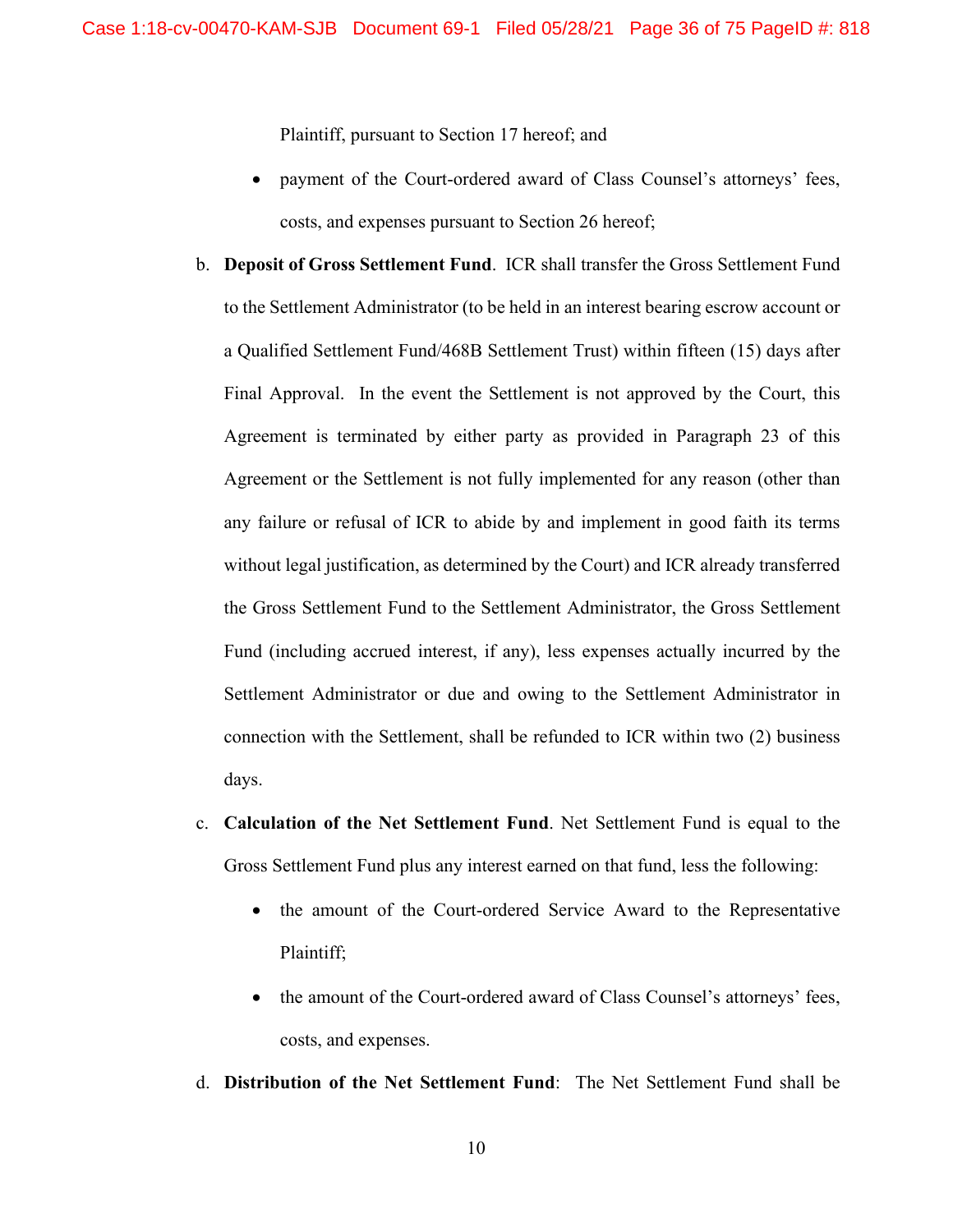distributed (by check) by the Settlement Class Administrator pro-rata to Settlement Class members based on each Settlement Class Members' alleged actual damages as determined by Class Counsel according to the data provided in the Settlement Class List. The parties agree that no Settlement Class Member shall receive less than \$50 and that to the extent that any Settlement Class Member's pro rata share, without adjustment, equals less than \$50, it shall be "grossed up" to \$50. Any such adjustment will not lead to an increase in the Gross Settlement Fund or Net Settlement Fund but rather will be addressed by adjusting the pro rata shares of the other Settlement Class Members.

- e. **Negotiation of Checks**. Each check issued pursuant to this Settlement Agreement shall be void if not negotiated within one hundred (100) days after its date of issue, and shall contain a legend to such effect. Checks that are not negotiated within one hundred (100) days after their date of issue shall not be reissued.
- f. **Unclaimed Checks**. All payments that are unclaimed by Settlement Class Members, including all returned checks and all checks not cashed within one hundred (100) days after the date of issue, shall revert to the Net Settlement Fund.
- g. **Nonmonetary Relief**. With regard to any members of the Settlement Class who still have balances allegedly owed to New York City College of Technology: ICR to adjust those balances so as to remove collection fees.

## 13. **Settlement Administrator**.

a. The Settlement Administrator shall execute a retainer agreement that shall provide, among other things, that the Settlement Administrator shall be bound by and shall perform the obligations imposed on it under the terms of this Agreement.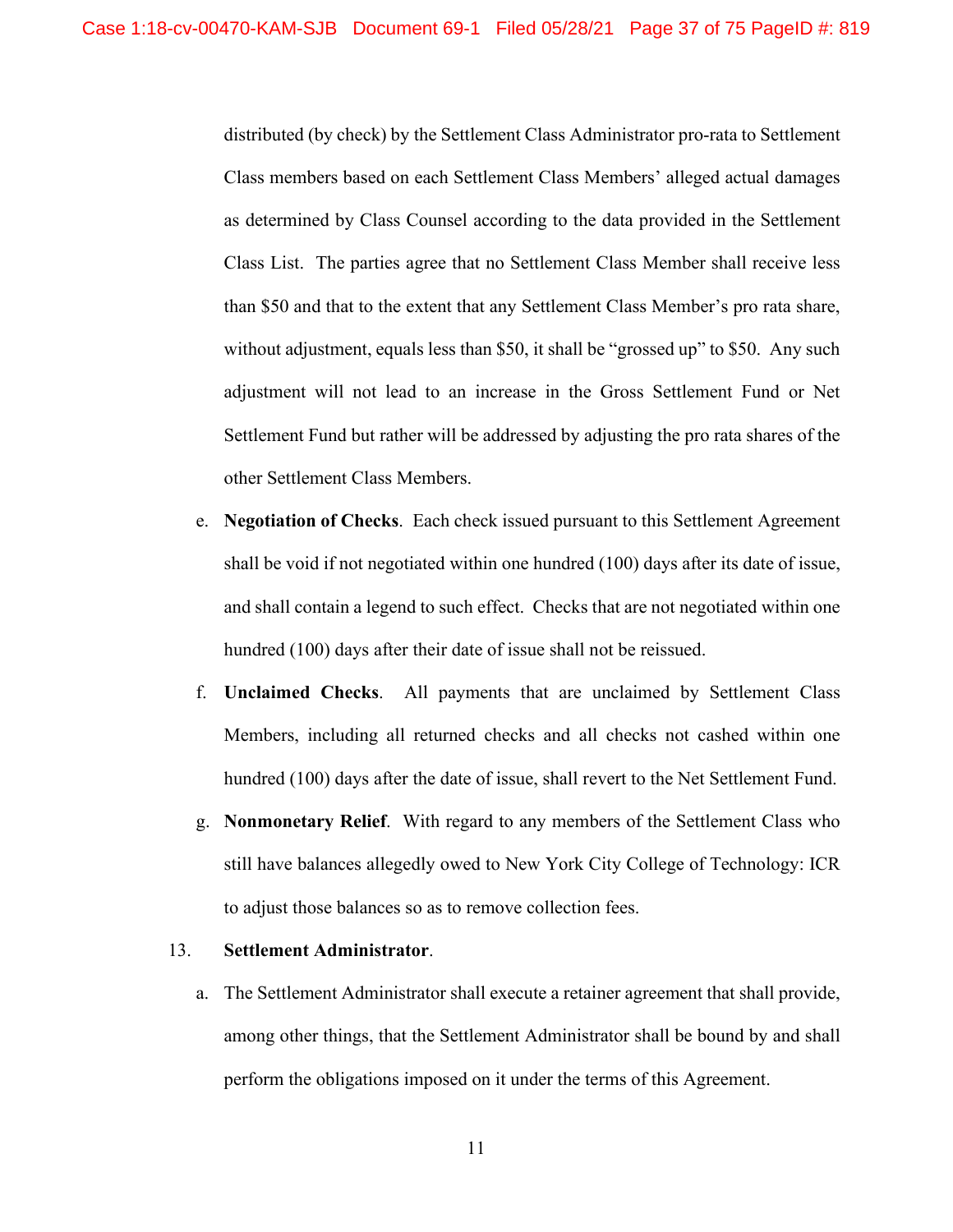- b. The Settlement Administrator shall be subject to the jurisdiction of the Court with respect to the administration of this Agreement.
- c. The Settlement Administrator shall keep all information regarding Class Members confidential except as otherwise provided herein. All data created and/or obtained and maintained by the Settlement Administrator pursuant to this Agreement shall be destroyed fifteen (15) months after the Effective Date.
- d. The Settlement Administrator will be responsible for administering the Settlement including:
	- i. effecting notice to the Settlement Class in a form and manner approved by the Court;
	- ii. conducting appropriate research, using a competent information broker on the Internet, the United States Postal Service Change of Address Database and/or a recognized credit bureau to ensure that any mailed notice which is returned for the reason that the address is incorrect will be corrected and a second notice sent;
	- iii. opening an account at a bank with accounts insured by the FDIC for the deposit of the Gross Settlement Fund and for disbursing all funds from the Gross Settlement Fund in accordance with this Agreement;
	- iv. maintaining a post office box address to receive inquiries with respect to the Settlement for a period of two hundred eighty days (280) after the Preliminary Approval Date or one hundred ninety (190) days from the Effective Date, whichever is longer;
	- v. preparing reports regarding the mailed notices, as directed by the Parties'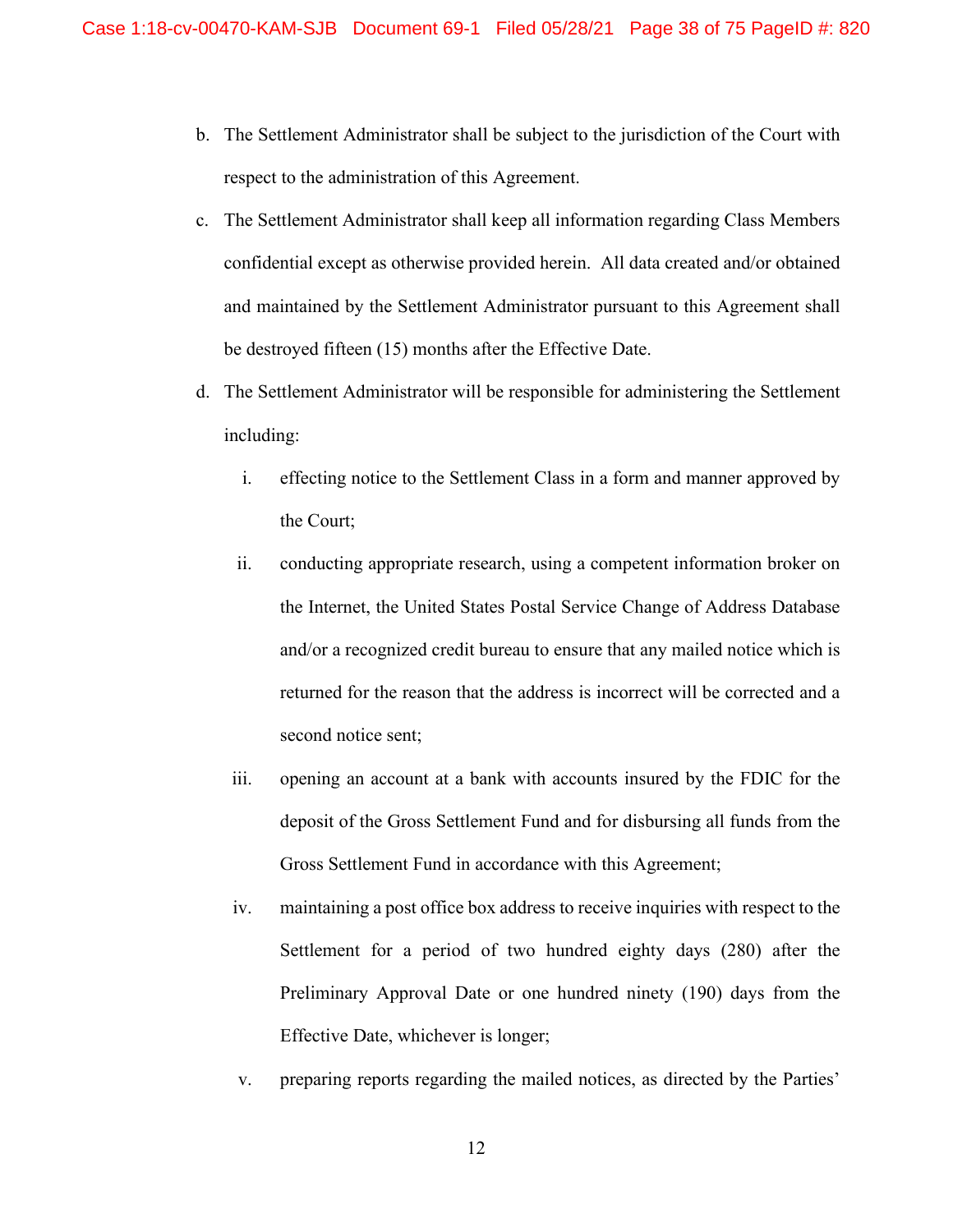counsel and the Court;

- vi. accepting and reporting on written notice(s) to opt-out of the Settlement;
- vii. creating and maintaining a website regarding the Settlement including basic information regarding the Settlement and links to, inter alia, the Settlement Agreement, Preliminary Order, Final Order and Class Notice.
- viii. creating and maintaining an automated toll-free line providing basic information regarding the Settlement and instructions for obtaining relevant documents (e.g. copies of the Settlement Agreement, Preliminary Order, Final Order and Class Notice.)
- ix. such other duties as directed by the Parties, provided that any modification of the duties referenced in subparts  $(i) - (viii)$  of this Paragraph must be mutually agreed to by the Parties.

14. **Cost of Notice and Administration of Settlement**. ICR shall pay all costs related to the administration of this Settlement Agreement and the costs related to the Settlement Administrator for effecting notice to the Settlement Class and distributing the Gross Settlement Fund. ICR's payment of these costs shall be in addition to its payment of the Gross Settlement Fund.

15. **Cy Pres**. A *Cy Pres* fund will be created which includes any residue of the Net Settlement Fund remaining for any reason, including checks that are not negotiated or are returned and remain undeliverable after one hundred (100) days following the mailing of the checks to Class Members under Paragraph 13(d) of this Settlement Agreement. The *cy pres* fund shall be donated to the National Consumer Law Center and are designated for activities related to the organization's Student Borrower Assistance Project. The *Cy Pres* funds shall be remitted by the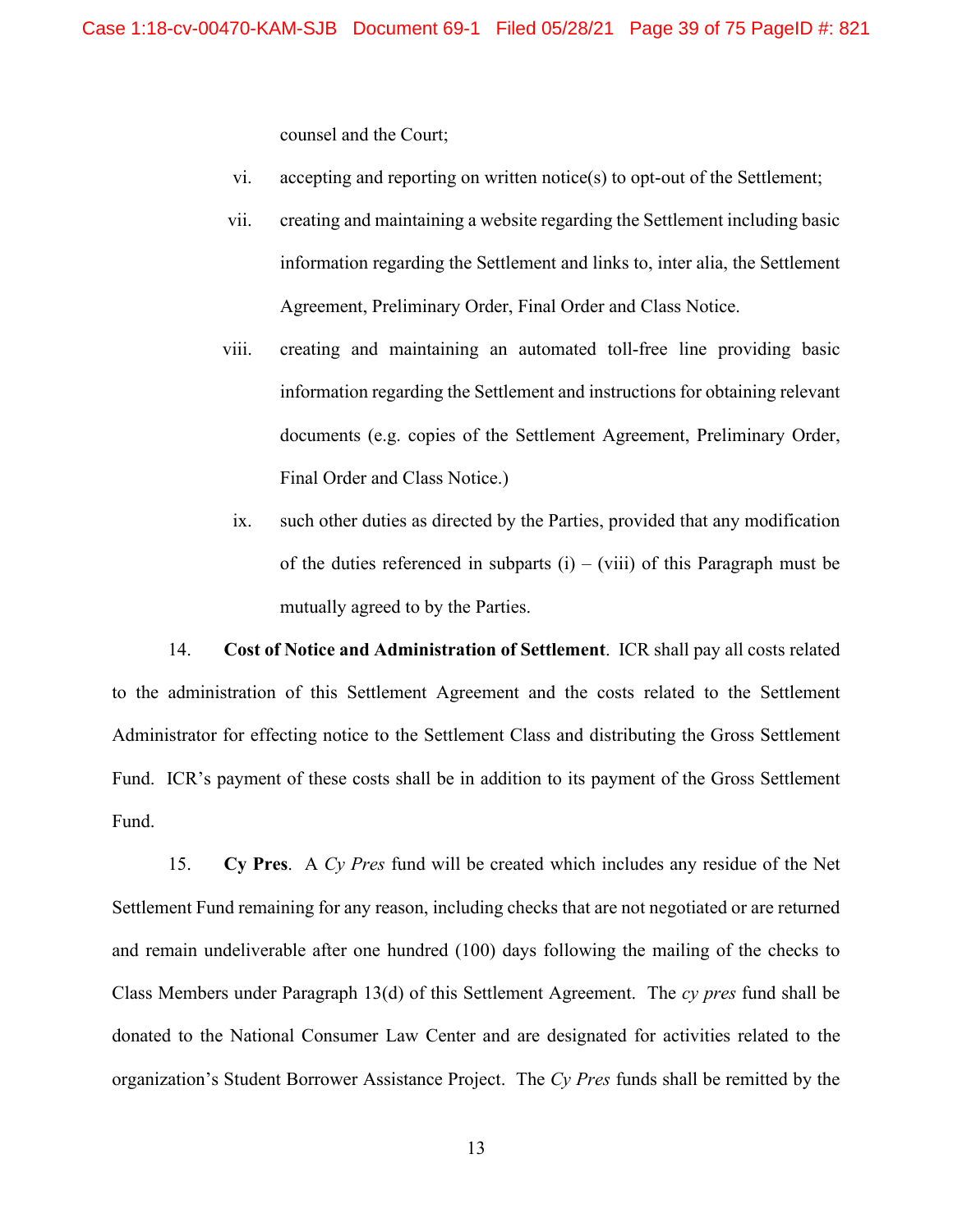Settlement Administrator to Schlanger Law Group Settlement Trust (EIN 26-1361315) – which represents a qualified settlement fund within the meaning of 1.468b of the Internal Revenue Code ("SLG Settlement Trust") -- with the words "cy pres award in Diallo v ICR" written in the memo field of the check -- within one hundred and thirty (130) days after the checks are mailed to the Class Members pursuant to Paragraph 12(a) of this Settlement Agreement. Class Counsel shall provide proof of disbursement to the C*y Pres* recipient to ICR's counsel.

16. **Full and Final Settlement.** Each Party agrees that the Action is being voluntarily settled after consultation with experienced legal counsel of their own choosing and that terms of the Settlement Agreement were negotiated at arm's length and in good faith. It is the intent and purpose of this Settlement Agreement to effect a full and final settlement of the Released Claims. In order to effectuate that purpose, the Parties agree to cooperate with one another and with the Settlement Administrator and use their best efforts to obtain Court approval of the Settlement and this Settlement Agreement.

17. **Incentive Payment**. Within fifteen (15) days after the Effective Date, the Settlement Administrator shall disburse Ten Thousand Dollars (\$10,000.00), constituting the Representative Plaintiff's incentive payment out of the Gross Settlement Fund. Payment shall be by check payable to SLG Settlement Trust with the words "M. Diallo Incentive Payment" in the memo field.

#### 18. **Releases.**

a. Upon the Effective Date and without any further action by the Court or by any Party to this Settlement Agreement, Representative Plaintiff, on behalf of herself and all of her respective past, present and future predecessors, successors, assigns, devisees, relatives, heirs, legatees, and agents, and each of the Settlement Class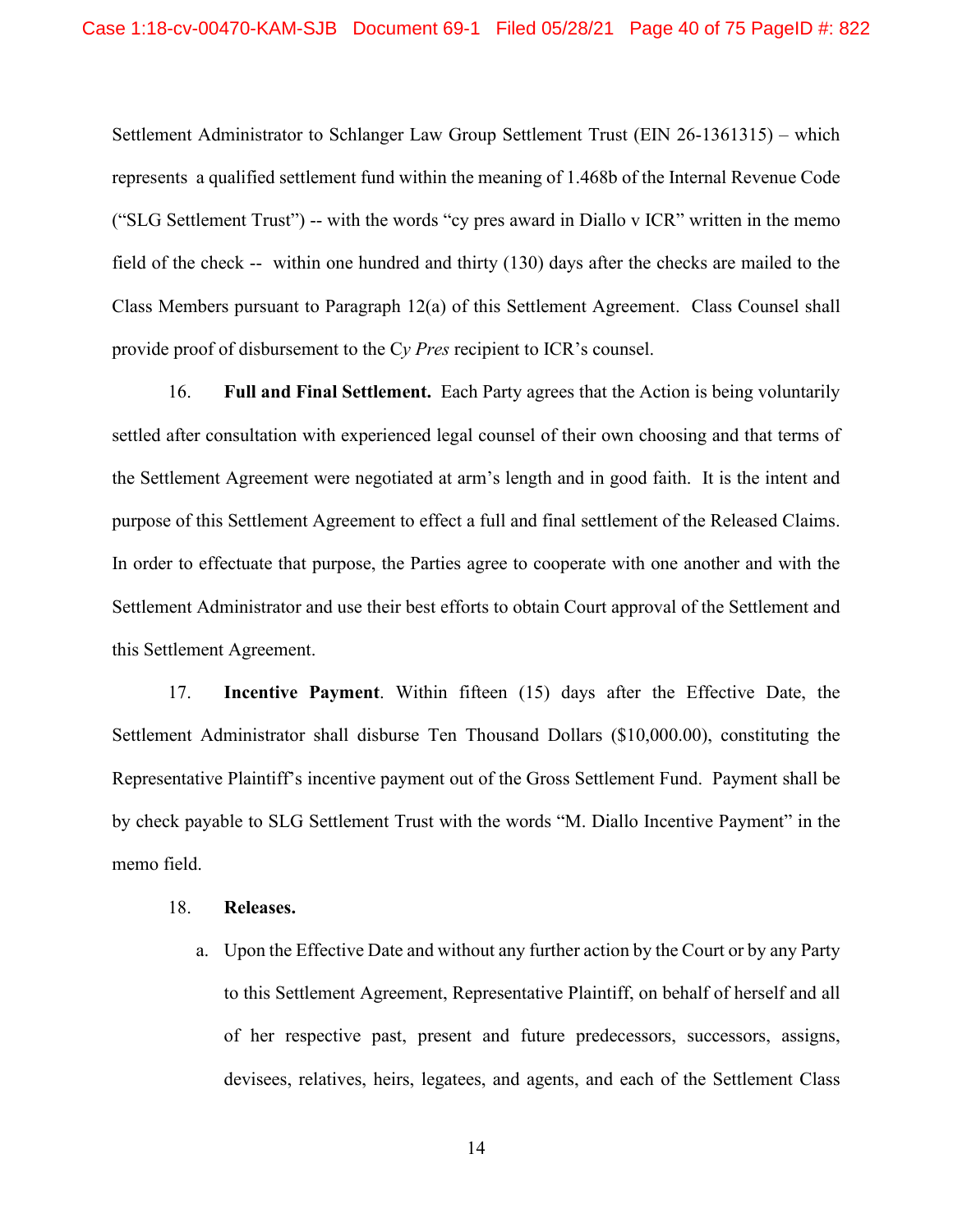Members, who do not opt-out of the Settlement, including their respective past, present and future predecessors, successors, assigns, devisees, relatives, heirs, legatees, insurers and agents, shall be deemed to, and shall in fact, have remised, released and forever discharged any and all Released Claims, which they, or any of them, had or has or may in the future have or claim to have against the Released Persons.

b. In addition, the Representative Plaintiff and ICR hereby enter into the General Mutual Releases attached hereto as Exhibit D.

#### **III. PROCEDURES FOR EFFECTUATING SETTLEMENT**

19. **Cooperation.** ICR and Class Counsel shall reasonably cooperate with each other to implement and monitor all aspects of this Settlement Agreement.

20. **The Motion for Preliminary Approval**. Representative Plaintiff shall move the Court on consent for an order preliminarily approving the settlement and providing notice of the Settlement through a Court-approved notice plan which shall include the mailing of the Notice of Proposed Class Action Settlement to the members of the Settlement Class. With regard to the motion for preliminary approval, the Parties shall submit, *inter alia*, the proposed preliminary order attached hereto as Exhibit A and the Proposed Postcard Settlement Class Notice ("Postcard Notice") attached hereto as **Exhibit B-1** and the Long-Form Settlement Class Notice attached hereto as Exhibit B-2 (collectively the "Notice"). Mailing of the Postcard Notice shall be accomplished no later than sixty days (60) days after the Preliminary Approval Date, unless a dispute arises as a result of the confirmatory discovery authorized in Paragraph 14 of this Agreement and that dispute requires the assistance of the Court for resolution. In such event, the Postcard Notice shall be mailed no later than thirty (30) days after the dispute is resolved.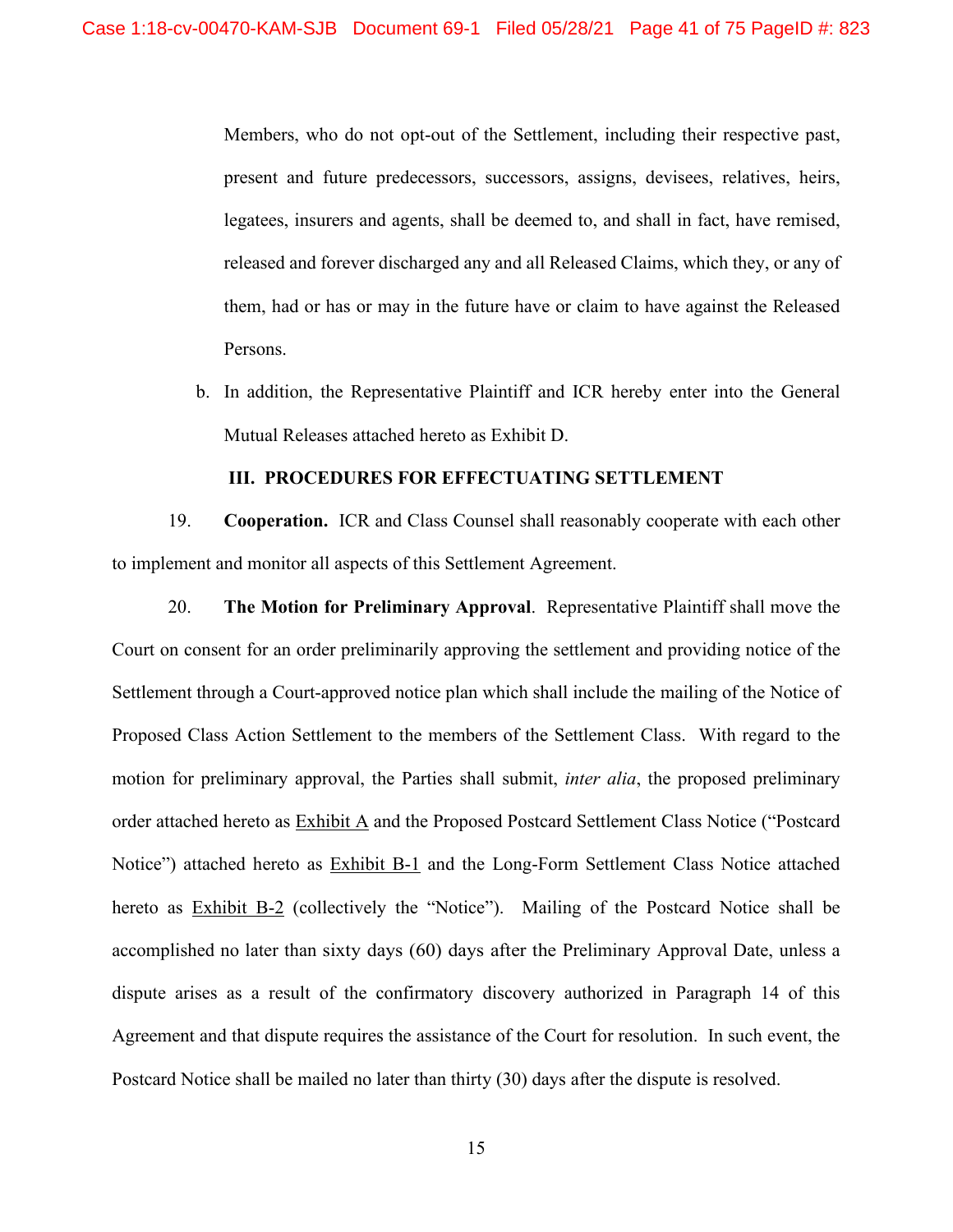### 21. **Right to Opt Out from Settlement**.

- a. Any Settlement Class Member may elect to be excluded from this Settlement and from the Settlement by opting out of the Settlement. Any Settlement Class Member who desires to be excluded from the Settlement must give written notice of the election to be excluded to the Settlement Administrator at the address listed in the Notice of Proposed Class Action Settlement, which must be received by the Settlement Administrator no later than the deadline set by the Court, which shall not be more than seventy (70) days after the date the Notice of Proposed Class Action Settlement is mailed to the Settlement Class, or as otherwise ordered by the Court. Requests for exclusion must be signed by the person requesting exclusion from the Settlement and must include the requestor's full name, current address, telephone number and a statement that the requestor seeking to be excluded from the Settlement Class wishes to opt-out of the Settlement.
- b. The Settlement Administrator shall maintain the written notice(s) mailed to the Settlement Administrator pursuant to Paragraph 13(d)(vi) and a list of persons who have excluded themselves and shall provide such written notice(s) and list to ICR's Counsel and Class Counsel at least five (5) days prior to the date Class Counsel is required to file the Motion for Final Approval. The Settlement Administrator shall retain the originals of all written notices requesting to be excluded from the Settlement (including the envelopes with the postmarks).

22. **Right to Object to the Settlement.** Any Settlement Class Member shall have the right to object to the Settlement by filing a written objection with the Court at the address listed in the Notice of Proposed Class Action Settlement and by mailing a copy thereof to the Settlement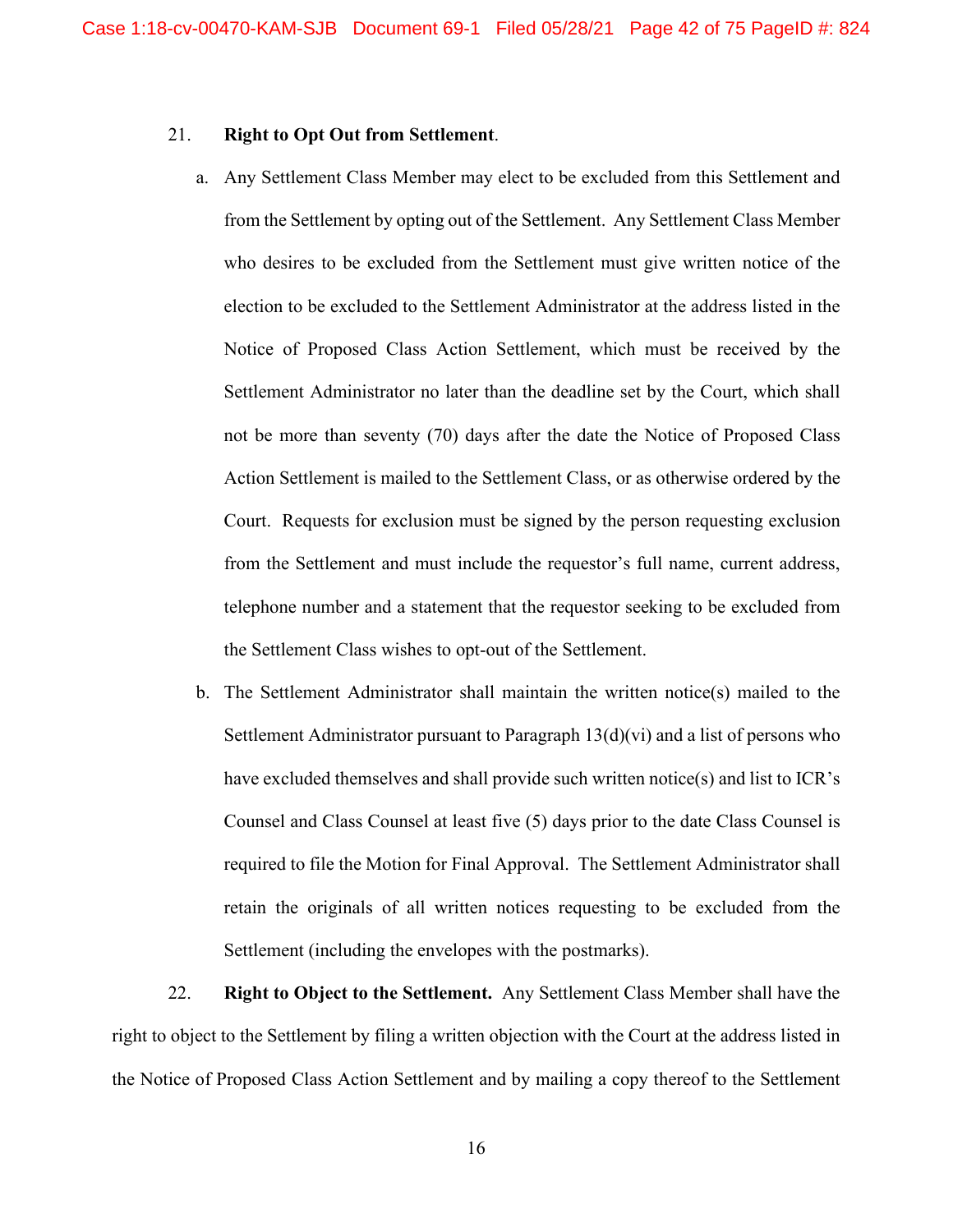Administrator, not later than the deadline established by the Court, which shall not be more than seventy (70) days after the date the Notice of Proposed Class Action Settlement is mailed to the Settlement Class, or as otherwise ordered by the Court. All Objections must be signed by the person(s) making the objection, or an attorney or legal guardian authorized to act on their behalf, and must set forth in detail each component of the Settlement to which they object, the reasons for each such objection, and any legal authority that they wish the Court to consider in support thereof. Objections must also include the objector's full name, current address, telephone number and whether he or she intends to appear at the Fairness Hearing, at which time their objections will be considered, if not previously withdrawn.

#### **IV. CONDITIONS OF SETTLEMENT**

23. **Approval of the Court**. This Agreement is subject to final approval by the Court. In connection with the Representative Plaintiff's motion for final approval, the Representative Plaintiff shall submit the proposed final approval order attached hereto as Exhibit C. If the Court does not approve this Settlement Agreement or enter the Orders requested herein (or materially similar orders), or if the Court enters the judgment provided for herein but either the judgment is materially modified or reversed upon appellate review, then this Settlement Agreement shall be canceled and terminated, unless counsel for both sides, within fourteen (14) days from the receipt of a ruling or written notice of circumstances giving rise to termination, agree in writing to proceed with this Settlement Agreement.

## 24. **Termination of Agreement**. This Settlement Agreement shall terminate:

a. Automatically if the Court fails to approve the Settlement Agreement;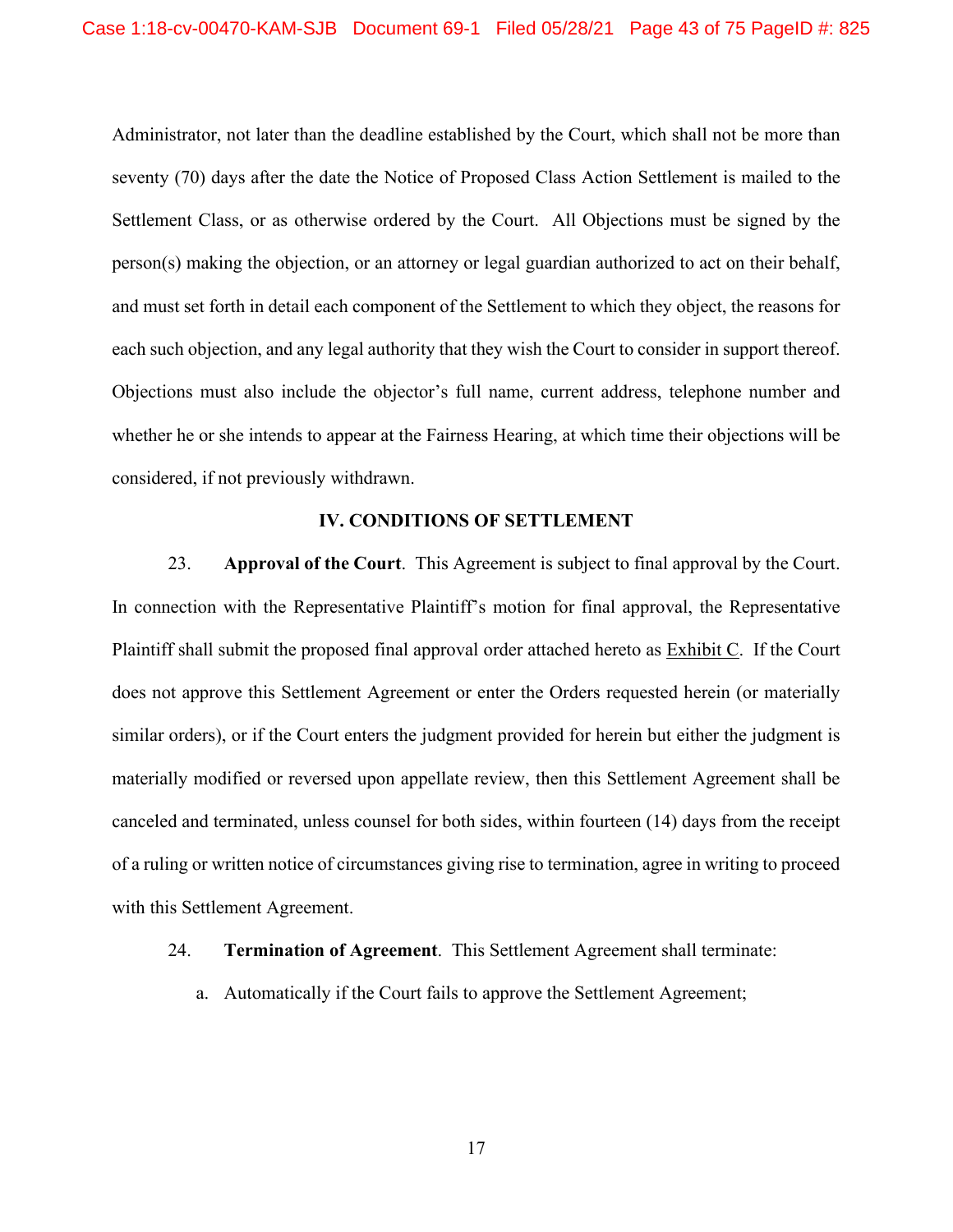b. At the option of either Representative Plaintiff or ICR if the Court or any other court materially modifies (or proposes to modify) this Settlement Agreement as a condition to approval of the Settlement.

25. **Effect of Termination of Agreement**. If this Settlement Agreement is terminated or canceled as set forth, the Parties shall be deemed to have reverted to their respective status as of March 15, 2021, and they shall proceed in all respects as if this Agreement had not been executed and the related orders had not been entered, preserving in that event all of their respective claims and defenses in this case.

### **V. APPLICATION FOR ATTORNEY'S FEES, COSTS AND DISBURSEMENTS**

## 26. **Class Counsel Attorney Fees and Costs**.

- a. ICR shall not oppose or comment negatively to a request by Class Counsel for reimbursement of costs actually incurred or expected to be incurred and for reasonable attorney's fees, so long as Class Counsel's request for attorney's fees is in an amount less than one-third of the Gross Settlement Fund. All Court-approved attorney's fees, costs and disbursements on behalf of or by Class Counsel shall be paid out of the Gross Settlement Fund. ICR shall not be liable for any fees, costs or disbursements of Class Counsel apart from what is paid pursuant to this Agreement unless Representative Plaintiff is required to bring an action to enforce the terms of this Settlement Agreement and prevails in such action.
- b. Approval by the Court of Class Counsel's request for attorneys' fees and costs of litigation shall not be a precondition to approval of the Settlement or dismissal of the Action in accordance with this Settlement. Neither Representative Plaintiff, Class Counsel, nor ICR may cancel or terminate the Settlement based on the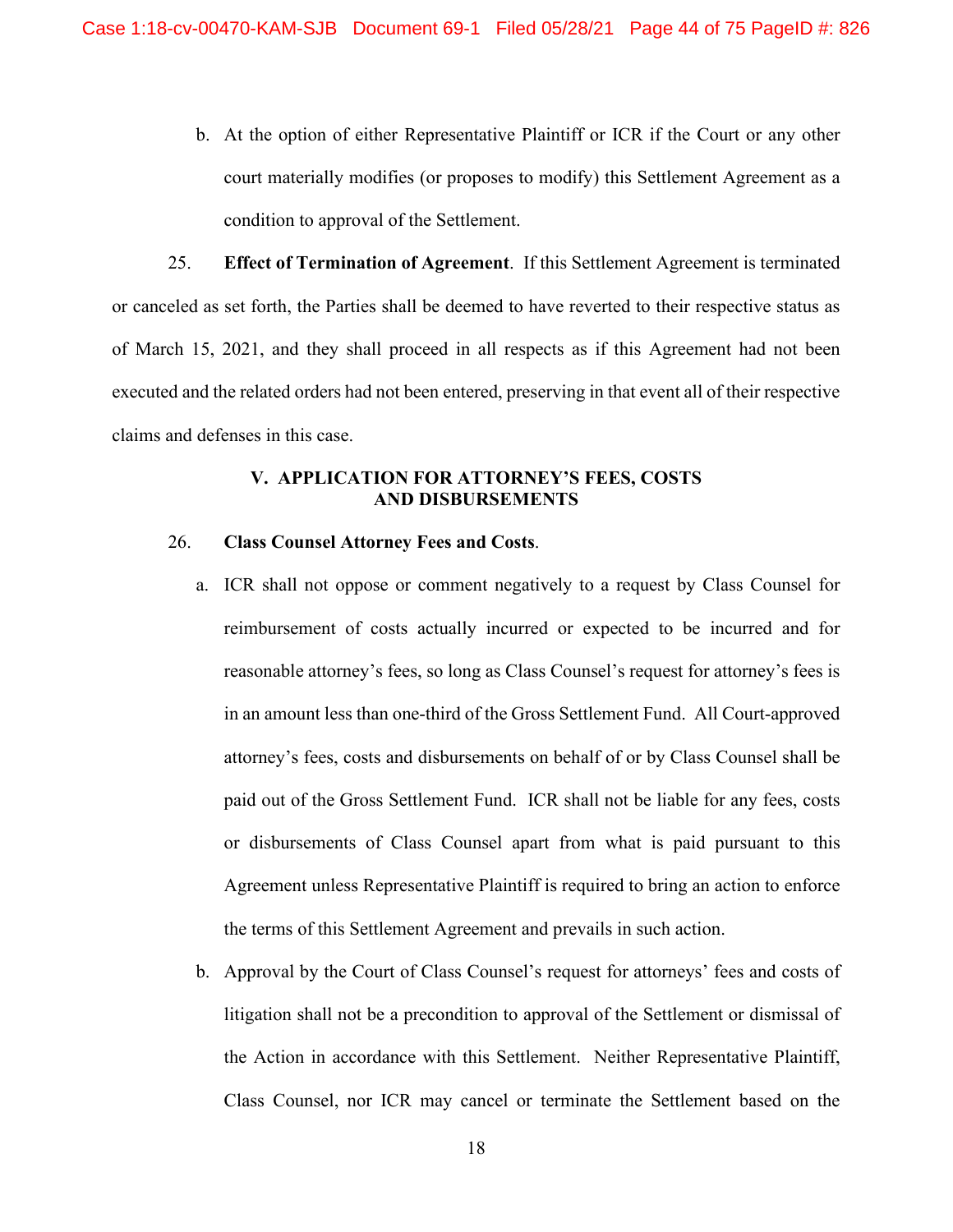Court's or any appellate courts' ruling with respect to fees, expenses and disbursements. Any appeal relating to Class Counsel's request for attorneys' fees and costs of litigation will not affect the finality of the Settlement, the entry of the dismissal order (beyond any modification of a standard dismissal order necessary to effectuate implementation of all other aspects of the Settlement during the pendency of any litigation regarding fees and costs) or the releases provided herein. Class Counsel's request for attorneys' fees and costs of litigation may be considered separately from the Settlement.

c. The Settlement Administrator shall, within 10 days of the Effective Date, disburse the amount approved by the Court for Class Counsel's fees and costs, payable to SLG Settlement Trust with the words "Diallo v ICR – Counsel Fees and Costs" in the memo.

27. **Costs.** Except as otherwise provided in this Settlement Agreement, each Party shall bear its own costs.

#### **VI. MISCELLANEOUS PROVISIONS**

28. **CAFA Notice**. ICR shall be responsible for serving the requisite CAFA Notice within ten (10) days after the filing of the motion to preliminarily approve the Settlement.

29. **No Admission of Liability**. This Settlement Agreement, whether or not approved, or whether or not a final judgment is entered, and any and all negotiations, documents, and discussions associated with it, shall not be deemed or construed to be an admission or evidence of any violation of any statute or law, or of any liability or wrongdoing by ICR, or of the truth of any of the claims or allegations made in the Action. Neither this Settlement Agreement, nor any of its terms, nor any of the negotiations or proceedings connected with it, shall be offered as evidence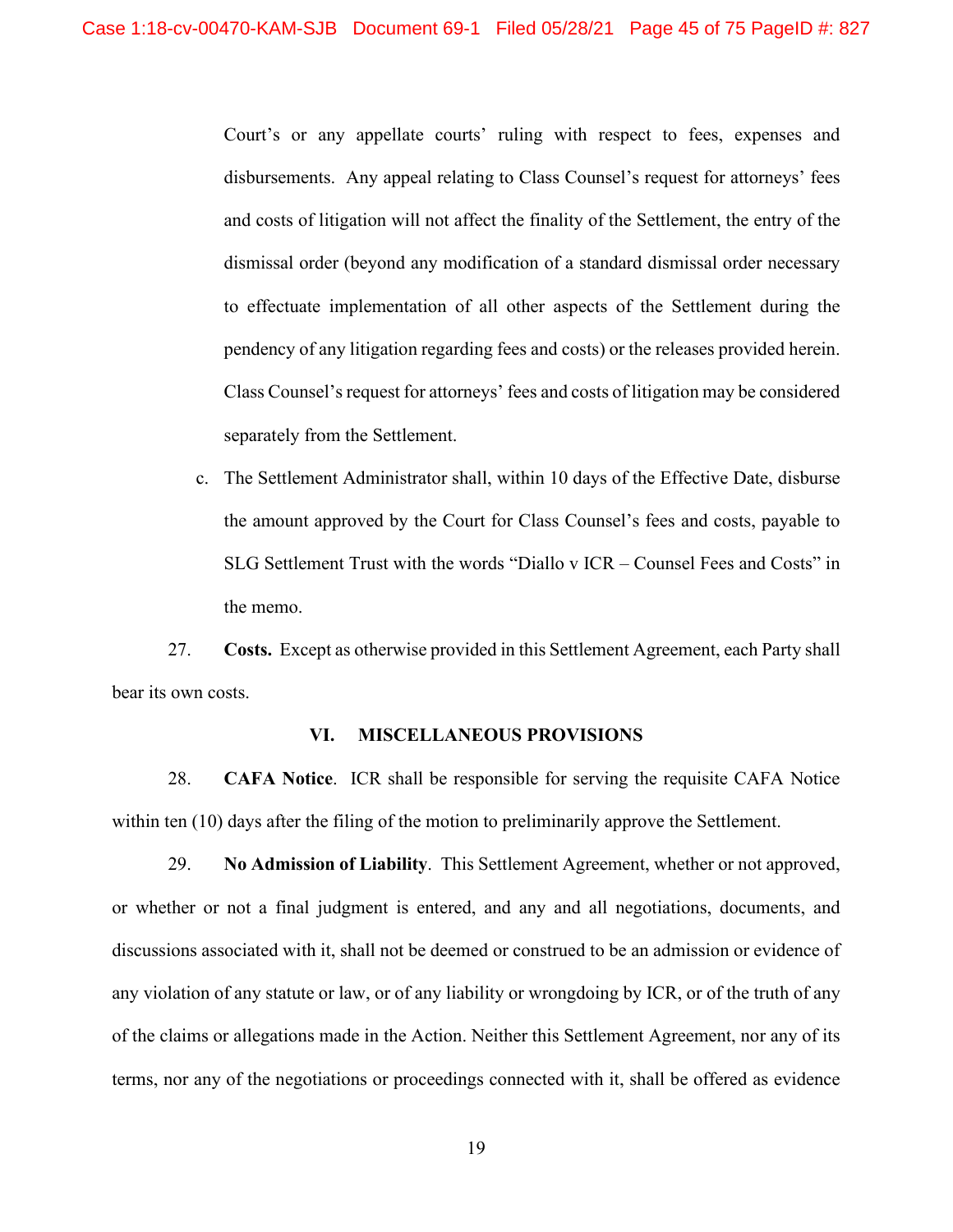or received in evidence in any pending or future action or proceeding of any type whatsoever to establish any liability or admission by ICR.

30. **Amendments**. This Settlement Agreement may be amended or modified only by a written instrument signed by Class Counsel and ICR or its attorneys.

31. **Entire Agreement**. This Settlement Agreement constitutes the entire agreement among the Parties with respect to the subject matter of this Settlement Agreement and supersedes all prior negotiations, communications, and agreements between the Parties. No Party has entered into this Settlement Agreement in reliance upon any representations, warranties or inducements outside this Settlement Agreement or its exhibits other than the representations, warranties, and covenants contained and memorialized in such documents.

32. **Extensions of Time.** The Parties may request that the Court allow reasonable extensions of time to carry out any of the provisions of the Settlement Agreement.

33. **Class Counsel's Authority**. Class Counsel, on behalf of the Representative Plaintiff, is expressly authorized to take all appropriate actions required or permitted to be taken by the Settlement Class pursuant to this Settlement Agreement to effectuate its terms, and is also expressly authorized to enter into any modifications or amendments to this Settlement Agreement on behalf of the Settlement Class.

34. **Counterparts and Facsimiles**. This Settlement Agreement may be executed in one or more counterparts and facsimile signatures shall be deemed to operate as original signatures. A full, executed copy of this Settlement Agreement, including all Exhibits shall be filed with the Court as an Exhibit to the motion for preliminary approval.

35. **Binding Nature**. This Settlement Agreement shall be binding upon and inure to the benefit of the successors and assigns of the Parties.

20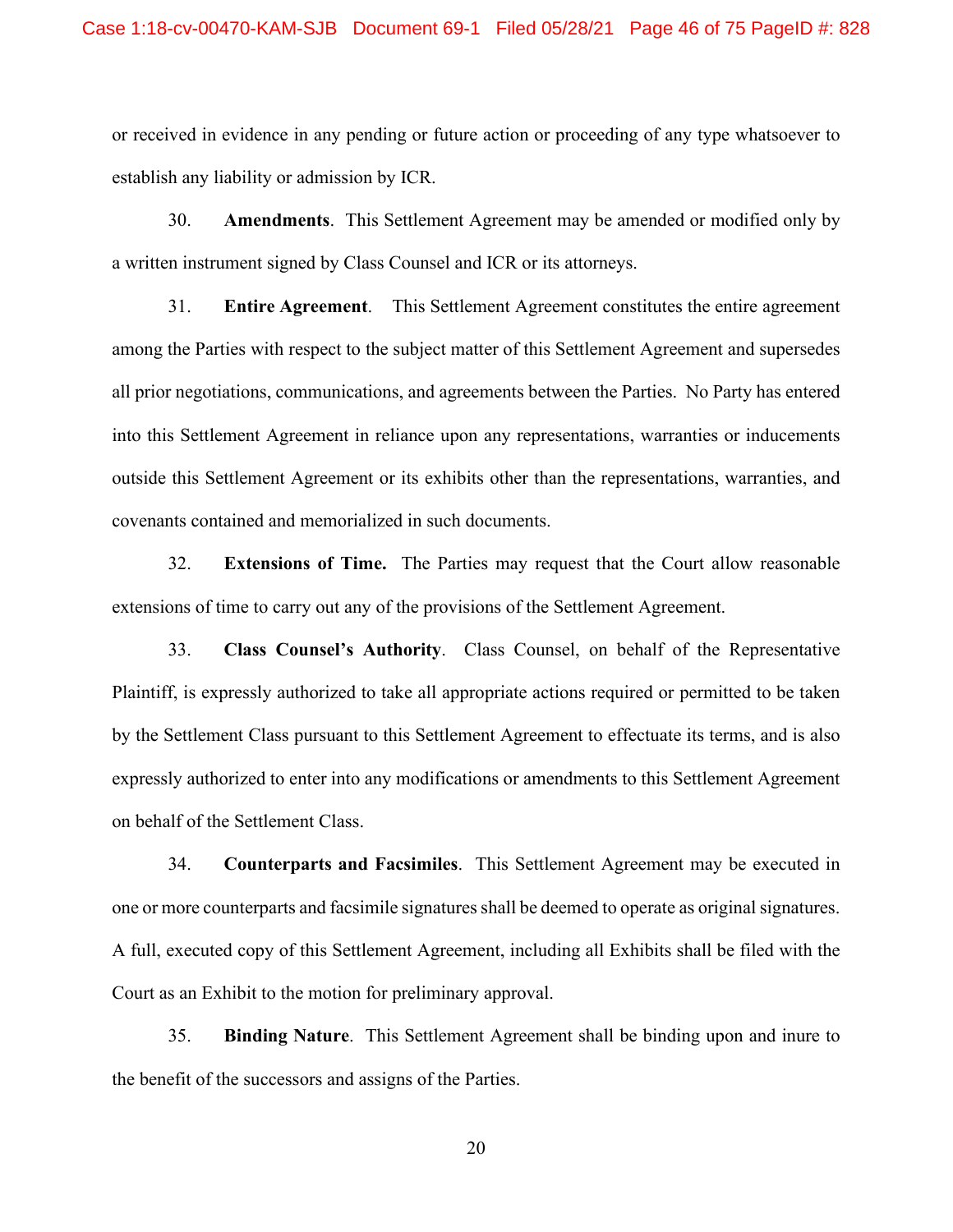36. **Construing the Agreement**. This Agreement shall not be construed more strictly against one Party than another merely by virtue of the fact that it may have been drafted initially by counsel for one of the Parties. It is acknowledged that all Parties have contributed substantially to the preparation of this Settlement Agreement.

37. **Applicable Law**. All the terms of this Settlement Agreement shall be governed by and interpreted in accordance with the laws of the State of New York, exclusive of choice of law principles, and applicable federal law.

38. **Headings**. The captions and paragraph headings employed in this Settlement Agreement are for convenience only, are not part of the Settlement Agreement, and shall not be used in construing or interpreting the Agreement.

39. **Jurisdiction**. The Parties submit to the jurisdiction of the United States District Court for the Eastern District of New York for the purpose of implementing this Settlement Agreement and further consent and submit to the jurisdiction of this Court following the Effective Date over any disputes which later arise in connection with this Settlement Agreement or actions taken pursuant to the Settlement Agreement.

40. **Notification**. Any notice to be given to Class Counsel and/or Representative Plaintiff shall be sent by either first class mail, postage prepaid, or email as follows:

> Daniel A. Schlanger, Esq. Evan Rothfarb, Esq. Schlanger Law Group LLP 333 Fairview Avenue Westwood, NJ 07675 [dschlanger@consumerprotection.net](mailto:dschlanger@consumerprotection.net) [erothfarb@consumerprotection.net](mailto:erothfarb@consumerprotection.net)

Any notice to be given to ICR under the terms of this Agreement shall be sent by either first class mail, postage prepaid, or email:

21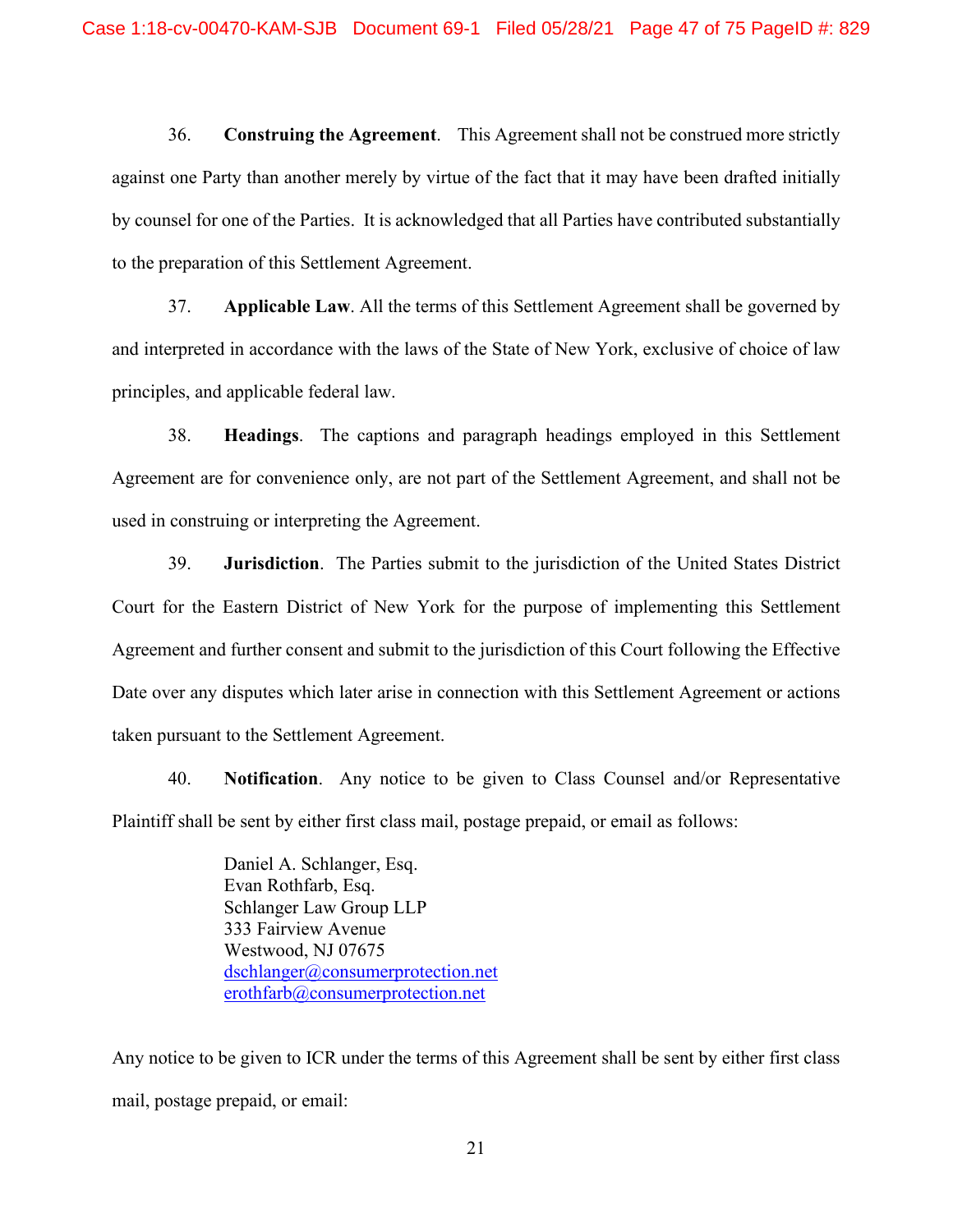Richard J. Perr Kaufman Dolowich & Voluck, LLP Four Penn Center 1600 John F. Kennedy Blvd. **Suite 1030** Philadelphia, PA 19103 rperr@kdvlaw.com

IN WITNESS WHEREOF, the Parties have caused this Settlement Agreement to be executed by authorized individuals.

# FOR REPRESENTATIVE PLAINTIFF:

## DEFENDANT IMMEDIATE CREDIT RECOVERY, INC.

| By: | مم<br>Manyat of Philadelphia Tacket 13 (2010) 1 | By:    |
|-----|-------------------------------------------------|--------|
|     | Marlyatou Diallo                                | Name:  |
|     |                                                 | Title: |
|     |                                                 |        |

Date: May 19, 2021

 $\hat{\mathcal{A}}$ 

Date: and the same state of the state of the state of the state of the state of the state of the state of the state of the state of the state of the state of the state of the state of the state of the state of the state of